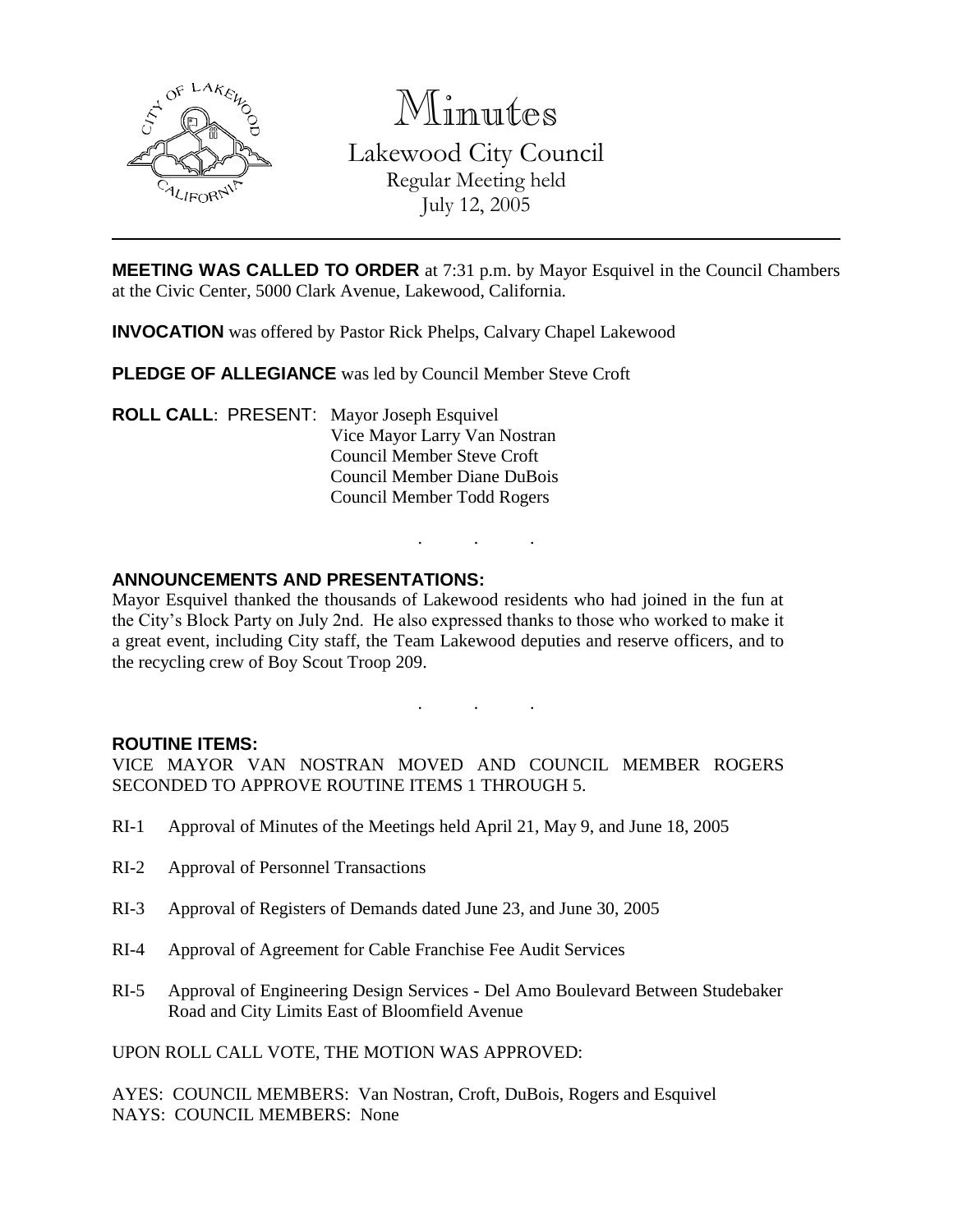# **1.1 • AWARD OF BID FOR PUBLIC WORKS PROJECT NO. 05-5, TRAFFIC SIGNAL MODIFICATION - CLARK & CANDLEWOOD**

Public Works Director Lisa Rapp presented an oral report based on the memo contained in the agenda and stated two bids had been received for the modification of the traffic signals located at Clark Avenue and Candlewood Street. The modifications would provide for leftturn phasing in all four directions and dual left-turn lanes from Candlewood Street onto northbound Clark Avenue. In recognition of the future increased impacts on traffic at this intersection, costs for the project would be shared with the developer of the property on the north-east corner. Construction would begin in October and be complete in approximately five weeks. It was the recommendation of staff that the City Council approve the plans, specifications and working details for the project; award a contract to the low bidder, Steiny & Company, Inc., in the amount of \$111,600; authorize staff to approve a cumulative total of change orders, as needed, not to exceed \$11,000; and appropriate \$125,000 from Proposition "C" funds to the project account.

Council Member Croft expressed concern that if the project did not begin until October, it would impede traffic during the busy holiday season. Ms. Rapp responded by stating that the project was scheduled to be completed prior to Thanksgiving.

Mayor Esquivel opened the public hearing at 7:38 p.m. and called for anyone in the audience wishing to address the City Council on this matter. There was no response.

COUNCIL MEMBER ROGERS MOVED AND COUNCIL MEMBER DUBOIS SECONDED TO CLOSE THE PUBLIC HEARING AND APPROVE STAFF'S RECOMMENDATIONS. UPON ROLL CALL VOTE, THE MOTION WAS APPROVED:

AYES: COUNCIL MEMBERS: Van Nostran, Croft, DuBois, Rogers and Esquivel NAYS: COUNCIL MEMBERS: None

**2.1 • ORDINANCE NO. 2005-7; AMENDING THE MUNICIPAL CODE PERTAINING TO CITY COUNCIL COMPENSATION**

. . .

ORDINANCE NO. 2005-7; AN ORDINANCE OF THE CITY COUNCIL OF THE CITY OF LAKEWOOD AMENDING THE MUNICIPAL CODE PERTAINING TO COMPENSATION OF MEMBERS OF THE CITY COUNCIL was read by title by the City Clerk.

VICE MAYOR VAN NOSTRAN MOVED AND COUNCIL MEMBER DUBOIS SECONDED TO WAIVE FURTHER READING. UPON ROLL CALL VOTE, THE MOTION WAS APPROVED:

AYES: COUNCIL MEMBERS: Van Nostran, Croft, DuBois, Rogers and Esquivel NAYS: COUNCIL MEMBERS: None

VICE MAYOR VAN NOSTRAN MOVED AND COUNCIL MEMBER CROFT SECONDED TO ADOPT ORDINANCE NO. 2005-7.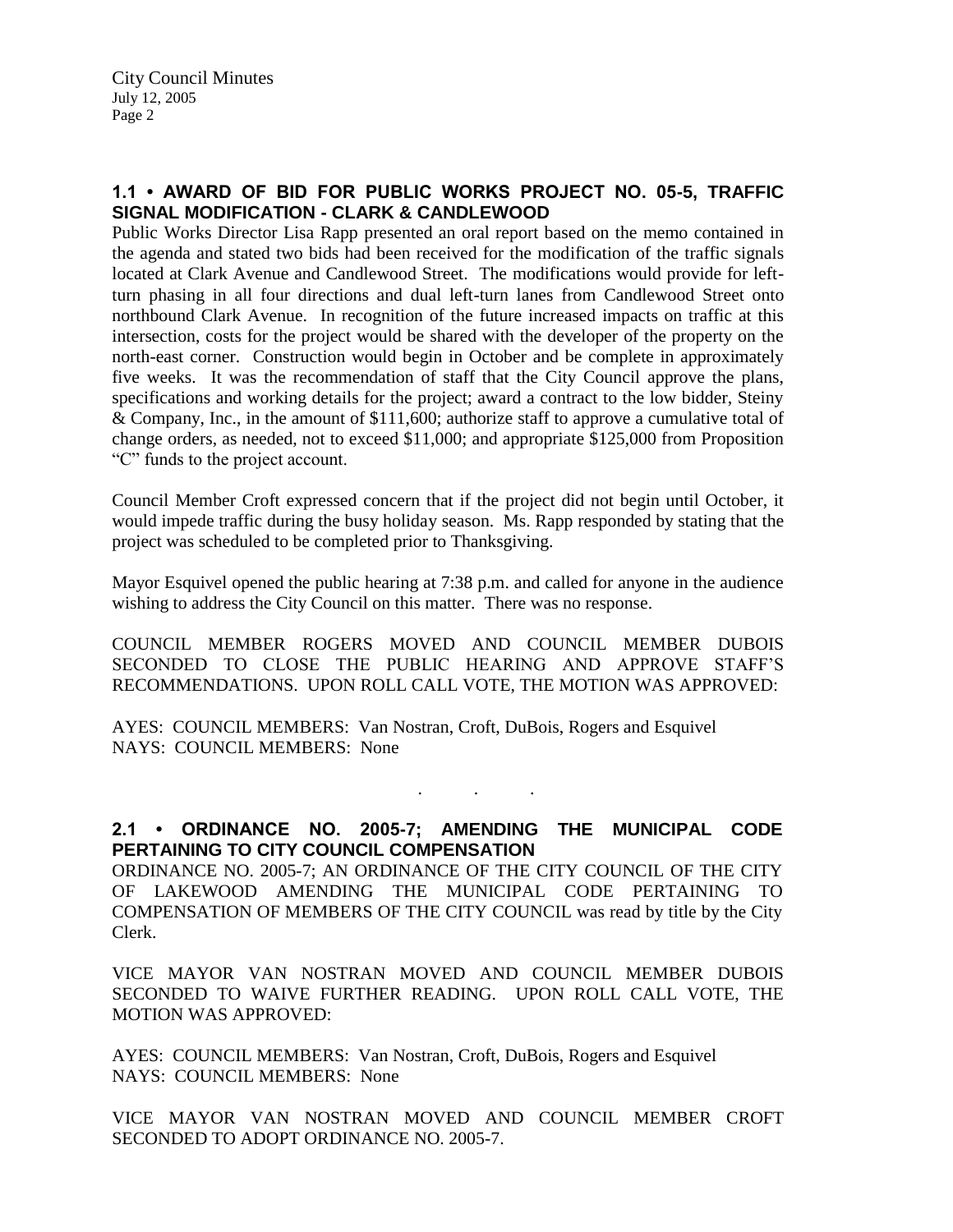City Council Minutes July 12, 2005 Page 3

#### **2.1 • ORDINANCE NO. 2005-7; AMENDING THE MUNICIPAL CODE PERTAINING TO CITY COUNCIL COMPENSATION** - Continued UPON ROLL CALL VOTE, THE MOTION WAS APPROVED:

. . .

AYES: COUNCIL MEMBERS: Van Nostran, Croft, DuBois, Rogers and Esquivel NAYS: COUNCIL MEMBERS: None

## **3.1 • CABLE FRANCHISE TRANSFER CONSULTING SERVICES**

Assistant City Manager Michael Stover gave an oral presentation based on the memo in the agenda and reported the City's cable television franchisee, Comcast Cable, was transferring ownership of its system to Time Warner Cable, including the Lakewood system. As with the six previous franchise transfers, an important part of the process was review by qualified professionals to ensure that the current franchisee was in compliance with all franchise obligations and that the proposed operator was technically, legally and financially capable to run the franchise. It was the recommendation of staff that the City Council approve an agreement with Telecommunications Management Corporation, authorize the City Manager to execute the agreement and appropriate \$6,500 from the unencumbered CATV fund balance.

Responding to questions from Council Member DuBois, Mr. Stover stated that the proposed operator would be evaluated according to Federal law and that determining compliance of the current franchisee would include checking that full franchise fees had been credited and that revenues were allocated properly.

In response to Vice Mayor Van Nostran's questions, Mr. Stover reported that the quality of the CATV signal only could be evaluated according to Federal standards and that customer service must be provided in accordance with the City's Video Customer Protection provisions contained in the Municipal Code.

Council Member Rogers inquired if there were concerns about Time Warner having such a large portion of Southern California cable customers. Mr. Stover stated that there were very few regulatory options open to local governments, since the Federal government had decided to deregulate the industry and allow the free market to regulate prices and services.

VICE MAYOR VAN NOSTRAN MOVED AND COUNCIL MEMBER DUBOIS SECONDED TO APPROVE STAFF'S RECOMMENDATIONS. UPON ROLL CALL VOTE, THE MOTION WAS APPROVED:

AYES: COUNCIL MEMBERS: Van Nostran, Croft, DuBois, Rogers and Esquivel NAYS: COUNCIL MEMBERS: None

. . .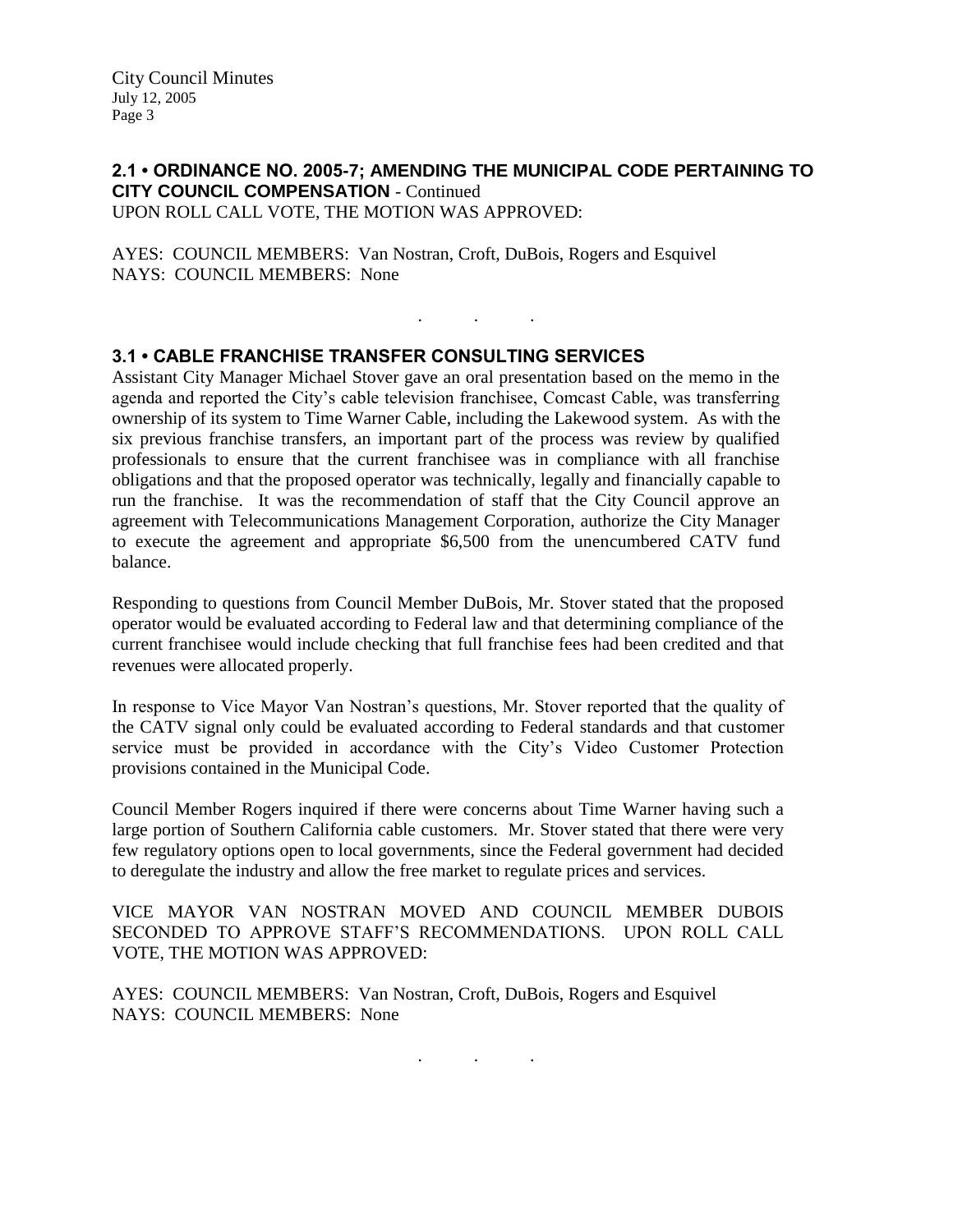City Council Minutes July 12, 2005 Page 4

## **3.2 • SHERIFF REPORT ON JULY 4TH ACTIVITIES**

Captain Dave Fender, Commander of the Lakewood Sheriff's Station, displayed slides and presented an oral report on July 4th activities. He reviewed the City's zero tolerance policies including the increased fines and intent to cite. He stated that his staff had met with July 4th block party permit holders, mobilized Neighborhood Watch captains and established a "we tip" style telephone system to report fireworks violations. He noted that they had seized over 21,000 pieces of illegal fireworks which were too easily available out of state and over the Internet. He stated that he felt they had made a significant commitment to combat illegal fireworks with 21 additional deputies on duty on July 4th. He concluded by stating that although 123 Lakewood residents had received fireworks-related citations, many of the residents observed on the 4th were complying with the law and using only safe and sane fireworks. The key factor was to get the word out about the zero tolerance policies.

In response to a question from Mayor Esquivel, Captain Fender reported even though all fireworks were prohibited in the City of Long Beach, that 267 citations had been issued.

Vice Mayor Van Nostran suggested that funds generated from the fireworks citations be utilized to fund next year's enforcement costs.

Captain Fender said that efforts to get the word out early had resulted in a quieter 4th of July and the increased fines would make an impact for the future.

Council Member Croft stated that this was a great first step.

Council Member DuBois stated that it was important to keep up this type of effort. She noted that the reports of the numbers of illegal fireworks set off in communities where all fireworks were illegal would seem to indicate that illegals and safe-and-sane fireworks did not go handin-hand.

Responding to a question from Council Member Rogers, Captain Fender stated there were no reports of fireworks-related injury or damage.

Council Member Rogers stated that although a number of residents he had spoken with claimed that the safe-and-sane fireworks attracted the illegals, the experiences of communities with fireworks bans would appear to indicate that banning just safe-and-sane fireworks would not solve the problem. Captain Fender responded by stating that the illegals were too easy to obtain and many looked enough like the safe-and-sane fireworks that some people did not realize they were illegal.

Mayor Esquivel noted that the fireworks in his neighborhood were terrible.

Dean Frazier stated while he appreciated the efforts of the Sheriff's Department, he felt this July 4th was the worst ever and that no fireworks should be sold in Lakewood.

Esther McLemore stated she was in favor on safe-and-sane fireworks, but felt the City should do more to notify residents about fireworks policies.